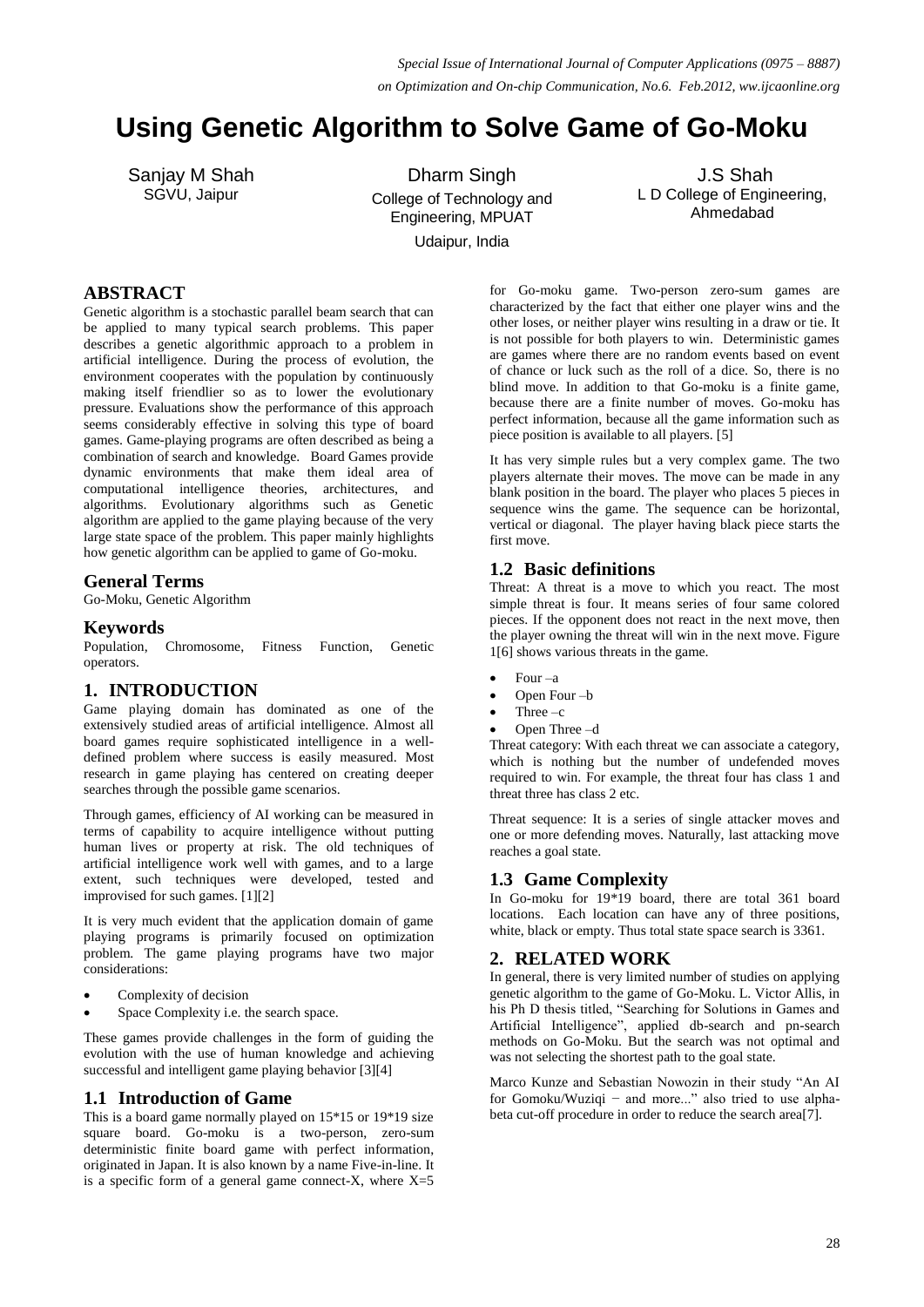*Special Issue of International Journal of Computer Applications (0975 – 8887) on Optimization and On-chip Communication, No.6. Feb.2012, ww.ijcaonline.org*



Fig-1 Threats in Go-Moku

## **3. APPROACH**

I have tried to develop a system that consists of two parts: a GUI module and a GA module. The GUI module builds up an environment which consists of a single 19\*19 board. The GA module produces a population that starts evolving based on the generated environment.

## **3.1 Representation of the board and moving strategy**

It provides a simulated board of 19\*19 size. The board configuration shows the state of the game, and reflects the changes on the board after a specific move by either player.

As it is a two player game, there can not be a fixed moving strategy. The next move will be dependent on the threats generated by the opponent and the threat category.As the player makes a move, the corresponding piece is shown at the appropriate position on the board.

## **3.2 Genetic Algorithm**

From an evolutionary perspective, we can view the Go-Moku board created from the previous module as the environment in which players play their move to reach the goal state of the game i.e connect-5.

Figure-2 explains the general genetic algorithm with its main operations and its repetitions. In practice, Genetic algorithms have been applied to a broad range of learning and optimization problems through a set of Genetic Parameters shown in figure 1 which depicts the cycle of Genetic process. [8]

#### *3.2.1 Individuals and Population:*

Each individual chromosome is represented with three different values, x, y and fitness value. The x and y values show the board position and fitness value show how fit the move will be in terms of fitness function value. This is to be carried out for each free position on the board. There are two categories of free position on the board, such as free position in neighboring zone and free position elsewhere in the board. Each element on the board can take any of the four values<sup>[10]</sup>.

- $\bullet$  1= Free position in neighboring zone,
- $\bullet$  0 = Free position,
- 1= Computer player (using GA) piece,
- 2= Human player piece.



**Fig-2 Genetic parameter cycle**

The neighboring zone of considered board position is the set of all occupied positions i.e. positions with value 1 or 2. Population size of 150 is maintained throughout the process. Higher the population size, higher the diversity in the population, which in turn results into better outcome. But a very high size of population tends to make system slow and thus inefficient in terms of response. Each time, a new generation is created from the previous one by performing three main operators of genetic algorithm namely in following sequence - copying, mutating, and crossing-over operations.

#### *3.2.2 Crossover and mutation*

It is hard to define crossover than mutation. Each chromosomal part from a parent represents a local optimum; however, two local optimums rarely combine to create a global optimum. On the contrary, it is even possible that such a combination will result in a relatively less effective strategy. Rate of cross over selected is 0.5.

#### *3.2.3 Fitness Function*

Fitness function value guides the genetic algorithm search optimization process. As the genetic algorithm evaluation process proceeds, the fitness value of each board position is calculated as per the fitness function.

Our proposed fitness function which uses following three measurements to rate a move:

- The possibilities the move gives us to build rows of five stones in the future. That means, if no other criteria work, we will set the stone that we, we can build most possible combinations of rows of five stones over it.
- Building up long lines (or combinations of long lines) to work towards threats and to prefer special kinds of threats.
- The identification of a winning situation.
- The general form of fitness function for board game is like:

$$
f(s) = w1 * f1 + w2 * f2 + w3 * f3 + ...
$$

Where, f1, f2, f3 etc are usually based on human strategic knowledge of the game in terms of threats and opportunities in the game, while  $w1,w2$ ,  $w3$  etc are weightage associated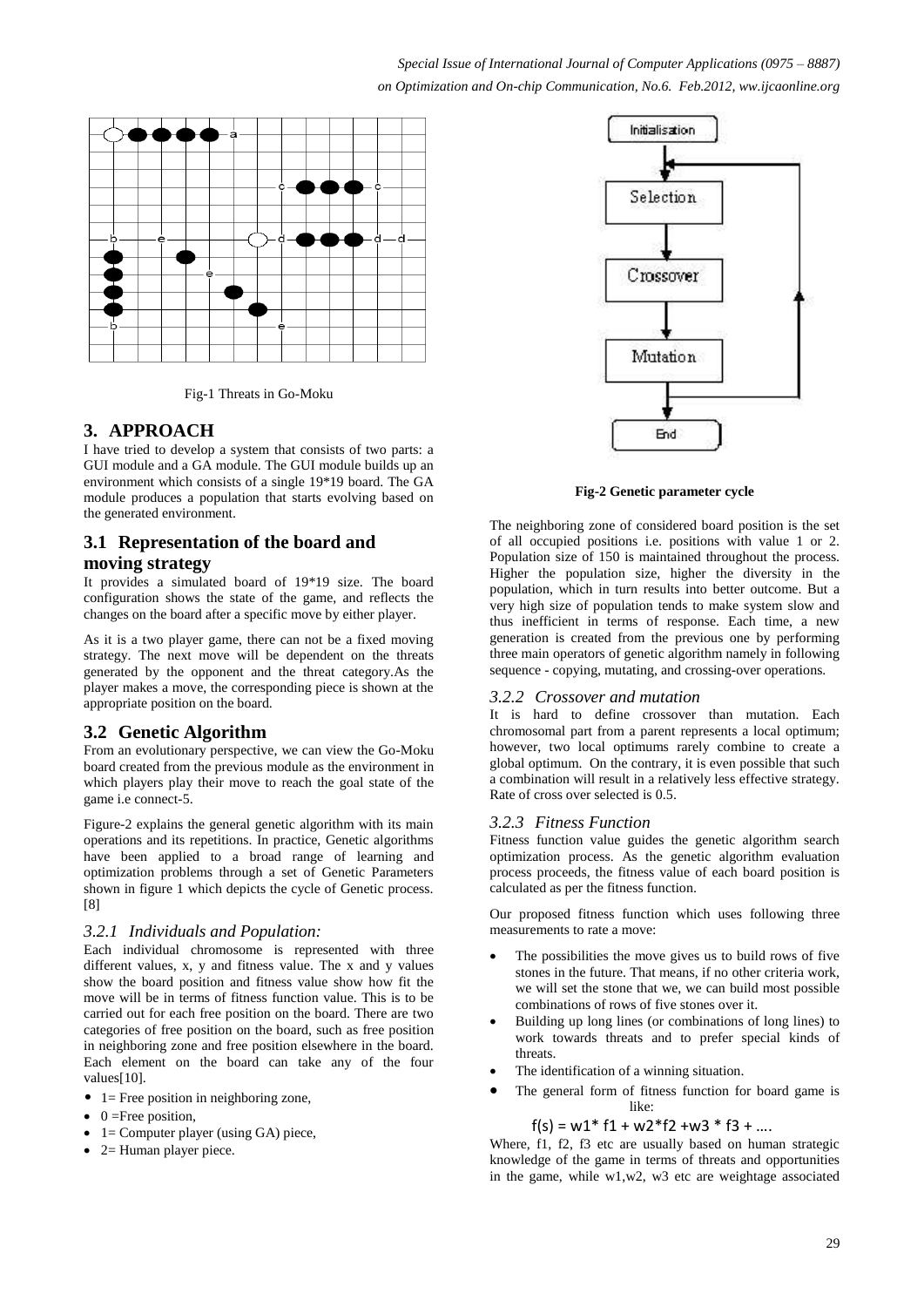with each f in the formula. Considering above, we propose following fitness function.

- $f(s) = 4800$  \* (number of four structures in neighborhood)
	- $+ 97$  \* (number of three structures in neighborhood)
	- + 17 \* (number of two structures in neighborhood)

In above fitness function, the four structures is given more weight age in comparison with three structure and so on. We try to maximize the fitness function.

At every generation, fitness value of each chromosome is calculated using fitness function. If fitness of two chromosomes is equal, then the mutation rate is increased, in order to help the genetic evolution get out of issues like local maxima. Once there is an improvement in the overall fitness, the original mutation rate is restored to continue evolution as normal. If the search does not improve fitness value, then new set of initial population is generated using new randomly generated seed value. [9]

#### **4. EXPERIMENT AND RESULTS**

The program is implemented in C, on a AMD Phenom II X3 720, 2.81 GHz processor with 2GB RAM, windows vista OS. We are mainly interested in finding how effective the algorithm is within reasonable search time. In addition, we want to know how efficient the algorithm is in terms of time used in making move by computer.



**Fig-3 Comparison of games won for 200 and 300 generations**

Among 18 testing case games, the algorithm has an encouraging winning rate of 66.7% when 200 generations is allowed maximally. An even better result is observed in the 300-generation group where 77.7% of the games are won by the algorithm. More specifically, the graph in Fig-3 explains the number of won games in each category out of the 18 test games carried out.



**Fig -4 Time for making a move for 200 generations**

Considering the trade-off between time and effectiveness, we consider it is an acceptable result. The case with 300 generations shows improvement in terms of % won but it consumes more time in making the computer player move. By performing statistical analysis on the data, we found that there exists a significant relationship between larger generation parameters and higher successful rate.





The overall efficiency of the genetic algorithm is rather satisfactory. In case of 200 generations, the average time used in deciding the move from computer is 4 seconds, with the fastest case taking 1.2 seconds and the slowest 8.3 seconds. Fig 4 shows for 40 sample moves and how much time the algorithm needs before finding a move.In case of 300 generations, the average time consumed is 4.88 seconds, with the fastest case taking 1.8 seconds and the slowest 10.1 seconds. Fig 5 shows how much time the algorithm needs before finding a move.From figure 4 and 5, it is very clear that, though 300 generations of GA gives more success rate but at the cost of extra time. Even in the cases of initial stages, more time taken is noticeable.